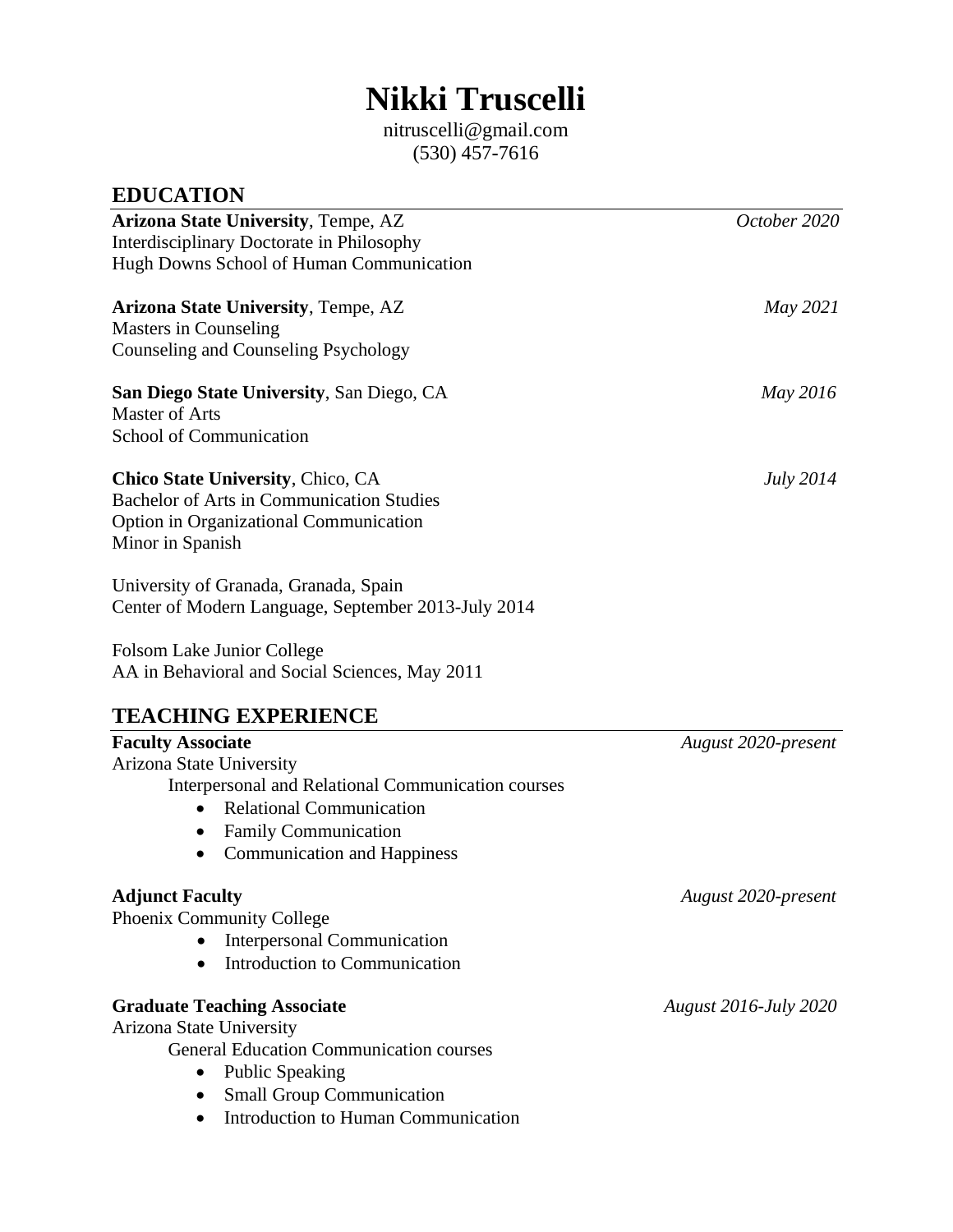Interpersonal and Relational Communication courses

- Interpersonal Communication
- Relational Communication
- Discovery Seminary: Sex and Communication

Theory and Communication Research Methods courses

- Introduction to Communication Inquiry
- Advanced Research Methods
- Quantitative Research Methods

Self-Designed Course

• Conversation as Connection: The Lost Art

#### **Graduate Teaching Associate** *January 2015- May 2016*

San Diego State University

• Instructed three sections of public speaking per semester

# **TEACHING AWARDS**

#### **Arizona State University**

|           | • Continued Excellence in Teaching Award                  | <i>fall</i> 2019 |
|-----------|-----------------------------------------------------------|------------------|
|           | Graduate and Professional Association                     |                  |
|           | • Continued Excellence in Teaching Award                  | spring 2019      |
|           | Graduate and Professional Association                     |                  |
|           | • Hugh Downs School of Human Communication Teaching Award | 2018-2019        |
| $\bullet$ | <b>Teaching Excellence Award</b>                          | spring 2018      |
|           | Graduate and Professional Association                     |                  |

#### **COUNSELING EXPERIENCE**

**Friends of the Family** *January 2021-present* Corvallis, Oregon

**Counseling Services** *fall 2019-March 2020* Arizona State University

#### **Counseling Training Center** *summer 2019*

Arizona State University

# **STUDENT AFFAIRS AND RELATED PERFORMANCE EXPERIENCE**

**Performer** *September 2017* Arizona State University, Sexual Violence Prevention Initiative Mattress Talks, Writer Nik Zaleski, Director, Nik Zaleski and Elizabeth Johnson

Arizona State University, Sexual Violence Prevention Initiative "With Each Other," Writer Nik Zaleski, Director Nik Zaleski.

**Performer** *summer 2017*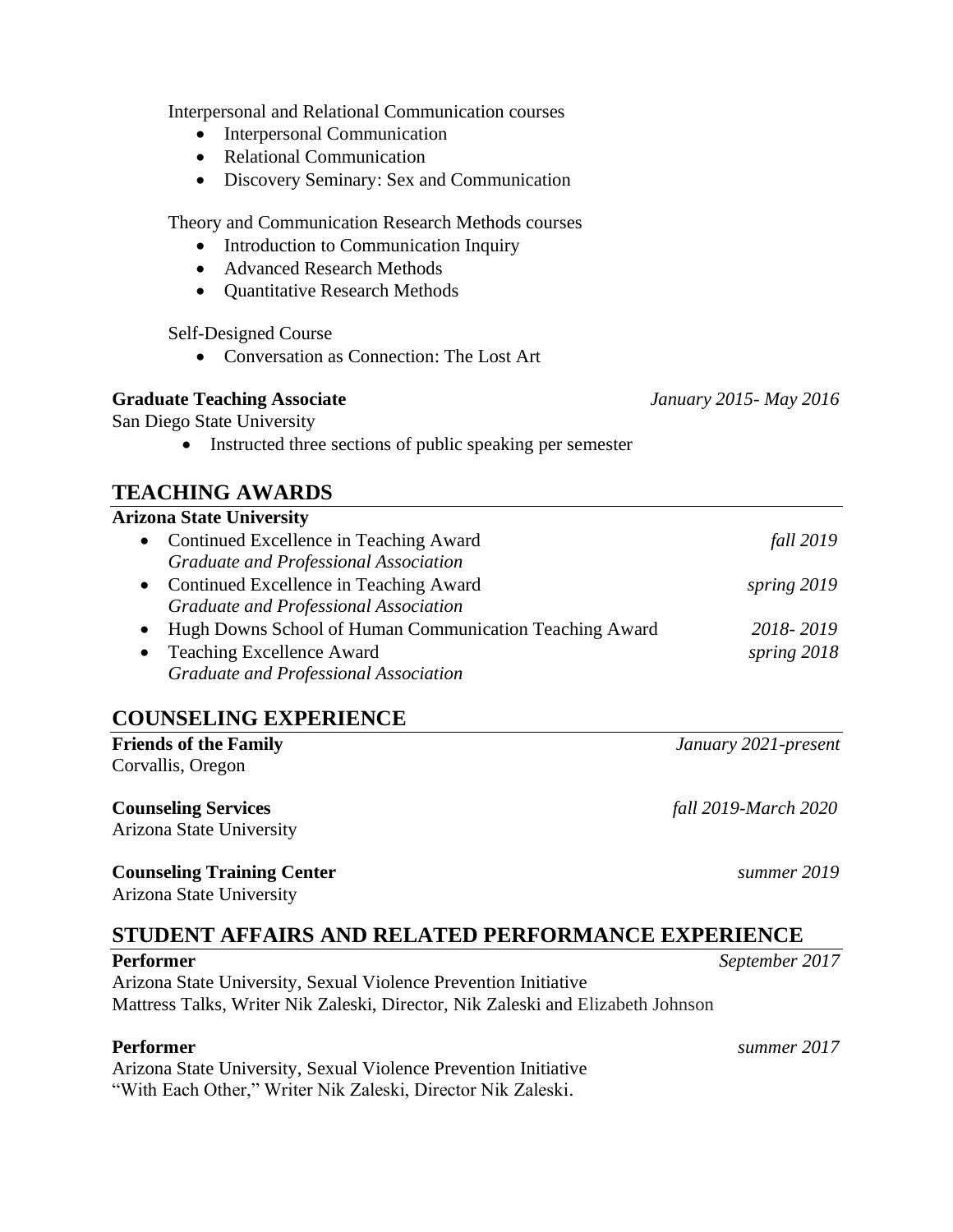**Women's Resource Area Graduate Assistant** *August 2014- January 2015* San Diego State University Center for Intercultural Relations

**Summer Orientation Senior Staff** *August 2012-August 2013* 

Chico State University

**Summer Orientation Peer Advisor** *January 2012- August 2012*

Chico State University

#### **PUBLISHED MANUSCRIPTS**

Stein, J. B., Mongeau, P. A., & **Truscelli, N. I.** (2019). Identifying and measuring network-based relational uncertainty: Looking outside of the dyadic bubble. *Journal of Social and Personal Relationships*. Advanced online publication.

#### **CONFERENCE PAPERS**

- **Truscelli, N. I.**, & Guerrero, L. K. (2019, November). *Ghosting, dosing, hoovering, and fading out: Exploring ambiguity-producing strategies as communication phenomena.* Paper to be presented at the National Communication Association Conference, Baltimore, MD.
- **Truscelli, N. I.**, Tao, C., Randall, A. K., & Mikel, L. (2018, July). *"It's our stress!": Moderating effects of we-ness and couples' emotional synchrony*. Poster presented at the International Association of Relational Research Conference, Fort Collins, CO.
- Mongeau, P. A., Knight, K., & Stein, J., **Truscelli, N. I.** (2018, July). *Parsing the benefits of friends with benefits: Exploring variation in sexual satisfaction and communal strength.* Poster presented at the International Association of Relational Research Conference, Fort Collins, CO.
- **Truscelli, N. I.** (2018, February). *Casual sexual relationships: A university health market analysis*. Paper presented at the Western States Communication Conference, Santa Clara, CA.
- Mongeau, P. A., Knight, K., **Truscelli, N. I.**, & Stein, J. (2018, February). *Empirically investigating a dimensional perspective of diversity in friends with benefits relationships*. Paper presented at the Western States Communication Conference, Santa Clara, CA.
- **Truscelli, N. I.** (2017, November). *Gender differences and FWBRs employed uncertainty reduction strategies.* Paper presented at the National Communication Association Conference, Dallas, TX.
- Stein, J., Mongeau, P. A., & **Truscelli, N. I.** (2017, November). *Social network uncertainty as an antecedent to relational uncertainty: Expanding the dyadic bubble.* Paper presented at the National Communication Association Conference, Dallas, TX.
- Anderson, P. A., Abbot, A., Buller, D. B., Lui, X., Christerson, K., **Truscelli, N. I.**, Acio, B., Harrower, H., White, L., & Walkosz, B. J. (2017, February). *A health communication field experiment to promote sun safety at college outdoor recreation venues*. Paper presented at the Western States Communication Conference, Salt Lake City, UT.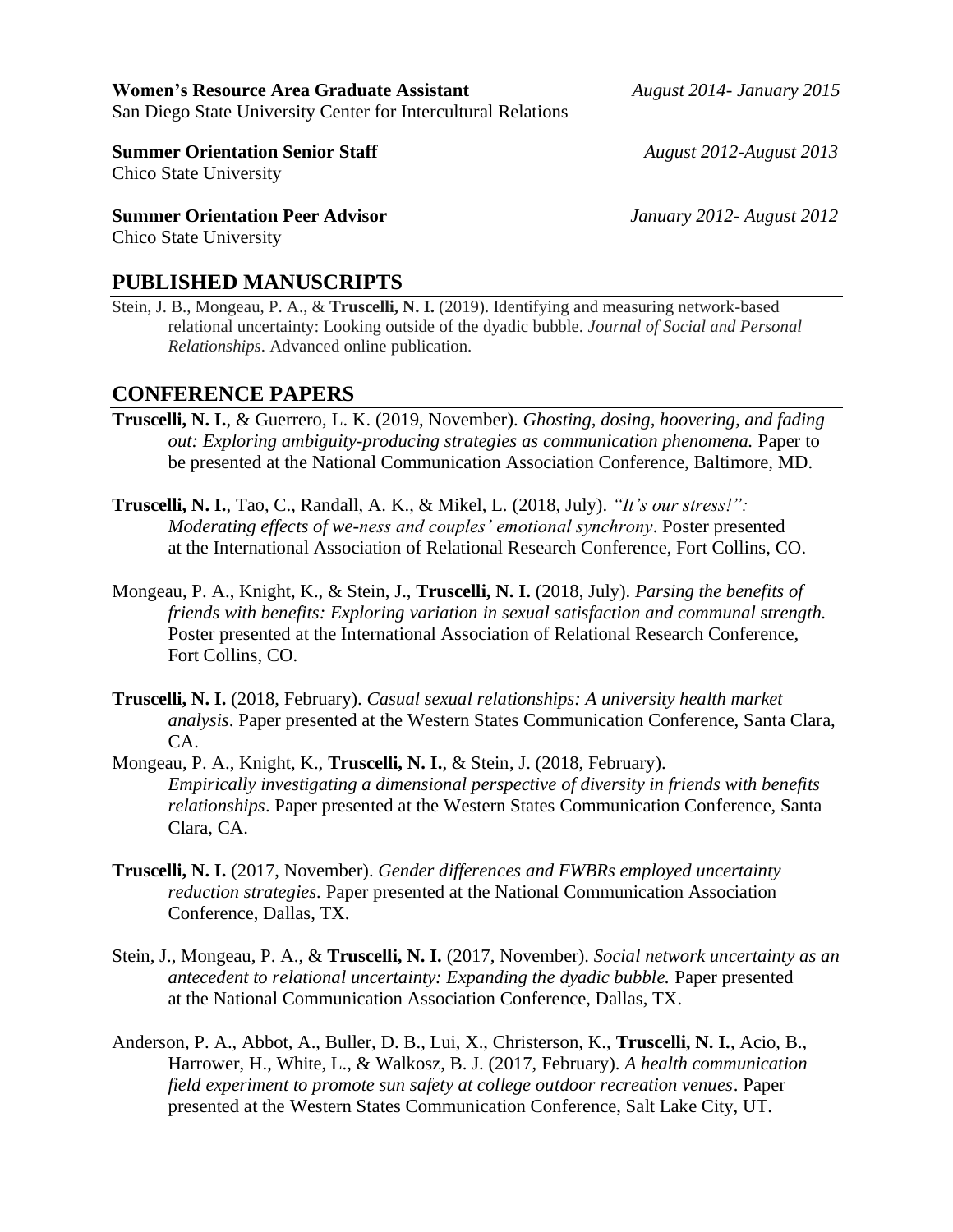- **Truscelli, N. I.** (2017, February). *Relational uncertainty in friends with benefits relationships: Negotiating uncertainty reduction strategies when romantic interest develops*. Paper presented at the Western States Communication Conference, Salt Lake City, UT.
- **Truscelli, N. I.** & Coles, J. (2016, November). *Exploring gender roles in friends with benefits relationships: Uncovering the performances of FWBRs in public and private spaces.* Paper presented at the National Communication Association Conference, Philadelphia, PA.
- Christerson, K. N. & **Truscelli, N. I.** (2016, February). *Are you a friend of bill?: An ethnography on alcoholics anonymous*. **Top Student Interpersonal Papers** presented at the Western States Communication Conference, San Diego, CA.
- **Truscelli, N. I.** & Christerson, K. N. (2016, February). *Communicating (un)certainty in friends with benefits relationships: Measuring relational talk through galvanic skin response*. Paper presented at the Western States Communication Conference, San Diego, CA.
- **Truscelli, N. I.** & Christerson, K. N. (2015, November). *Navigating narratives: The storytelling of high authority females in male dominated occupations*. Paper presented at the National Communication Association Conference, Las Vegas, NV.

# **LAB RESEARCH EXPERIENCE**

**Couples Coping with Stress Lab**, *Dr. Ashley Randall**August 2017-May 2018*

• Coded video recordings of couples' dyadic coping behaviors

#### **Health Communication Lab Assistant**, *Dr. Colter Ray**August 2017-January 2017*

• Lead 75-minute experimental lab sessions examining message planning and cancer support

#### **Health Communication Lab Assistant,** *Dr. Perry Pauley August 2016-May 2017*

• Assisted with data collection examining women ovulating and affectionate communication

# **AWARDS AND SCHOLARSHIPS**

#### **Arizona State University**

| Graduate College Fellowship, \$5,000                                                      | 2019      |
|-------------------------------------------------------------------------------------------|-----------|
| Hugh Downs School of Human Communication Service Award                                    | 2017-2018 |
| College of Liberal Arts and Sciences (CLAS) Student Leader                                | 2017-2018 |
| Christine Duff Muldoon Fellowship, \$1,000                                                | 2016-2017 |
| Fellowship granted to first year student who aims to make significant contribution to the |           |
| Communication discipline                                                                  |           |
| <b>Outstanding CGSA Service</b>                                                           | 2016-2017 |
| Award provided by the Communication Graduate Student Association for service to the       |           |
| department and university during the academic year                                        |           |

#### **SERVICE**

| <b>HDSHC Graduate Recruitment Officer</b>                  | 2017-2018 |
|------------------------------------------------------------|-----------|
| <b>Western States Communication Association</b>            |           |
| <b>Interpersonal Communication Interest Group Reviewer</b> | 2017-2018 |